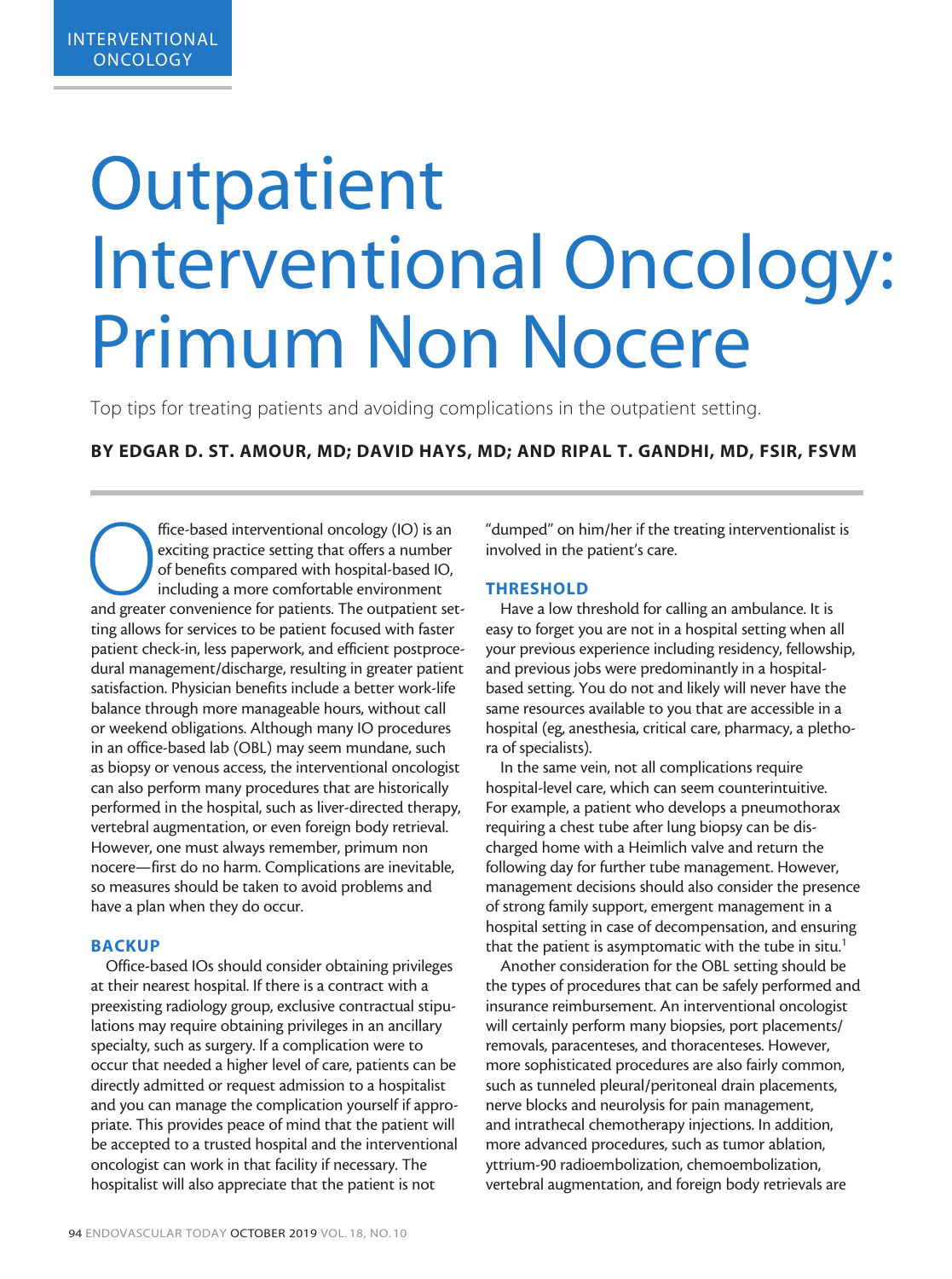standard interventions. Also take into consideration the potential complications and the probability of a worstcase scenario—would it be possible to get the patient to a hospital quickly enough if necessary? For example, we have performed several intracardiac catheter retrievals caused by fractured ports in the OBL setting with protocols in place to manage arrhythmia, and the probability of a refractory malignant arrhythmia is low. However, we would be reluctant to treat a patient with superior vena cava syndrome, keeping in mind the relatively unusual complication of rapid cardiac tamponade, a condition that could not be easily reversed in an outpatient setting.

# SUPPORT STAFF

Your support staff are the face and voice of your practice, so choose them wisely. Having personable staff who are always available to answer questions as well as allay patient and family fears is indispensable. There is incredible value in having a well-organized resource nurse and recovery nurses who understand the procedures an interventional oncologist performs and the complications that can arise. We rely heavily on our resource nurse to schedule procedures in appropriate time slots. For example, we only perform lung biopsies in the morning and never more than three per day (preferably no more than two) in case there is a complication. These procedures are never scheduled on a Friday or the day before a holiday. Similarly, we perform arterial access cases in the morning in the event that radial access is not achievable and the femoral closure device fails, requiring prolonged bed rest. Although these steps may be an overabundance of caution, we require two chest radiographs on all patients undergoing lung biopsy before discharge to monitor for pneumothorax. We keep all patients who have undergone renal and liver biopsies for at least 2 to 4 hours afterward to monitor for bleeding, and we insist on having the results of appropriate laboratory testing within the past month.

Many of our industry partners are eager to help physicians establish their OBL and have dedicated OBL assistance teams. These teams will assist with ensuring the OBL meets appropriate standards and is up to date on best practices and may provide assistance with reimbursement. As helpful as that may be, the best way to build trust with industry is establishing a relationship based on understanding the risks and benefits of introducing products and the impact on your facility.

Support not only comes from the people you work with but also the equipment you have at your disposal. An interventional oncologist may have limited space but should be able to maximize the area that is available. For example, we have a single procedure room



Figure 1. Combined angiography/CT suite.

with a combined fluoroscopy/angiography and CT suite (Figure 1). We are able to perform all of our procedures in this single room. This layout confers the added benefit that we can always perform CT rapidly if necessary instead of relying on cone-beam CT, which does not have the resolution or speed compared with CT. As the practice grows, there is an additional room that could be converted into a procedure room large enough for ultrasound and a C-arm fluoroscopy unit.

### CLINIC

Although some patients do not require a preprocedure visit, more complex procedures should begin in the clinic with a full consultation. This scenario provides time to discuss the patient's history, perform a physical exam, review imaging with the patient, discuss risks and benefits, set expectations, and create a plan with the patient's input. The patient will then have additional time to make a fully informed decision prior to undergoing the planned procedure. It also allows the interventionalist to see the patient in his or her usual state of health. For example, the patient's Eastern Cooperative Oncology Group performance status can be assessed before chemo- or radioembolization, which helps in the final analysis of ensuring a safe procedure. Seeing a patient preprocedure and providing your own and the team's contact information develops a trusting bond with the patient that generally promises a smoother and more comfortable experience.

As part of the spectrum of care, the postprocedural follow-up clinical visit allows the interventionalist to hear the patient's experience, provide guidance for potential future treatment, and order appropriate laboratory testing and imaging. Throughout this process, the referring physician is informed of your plan and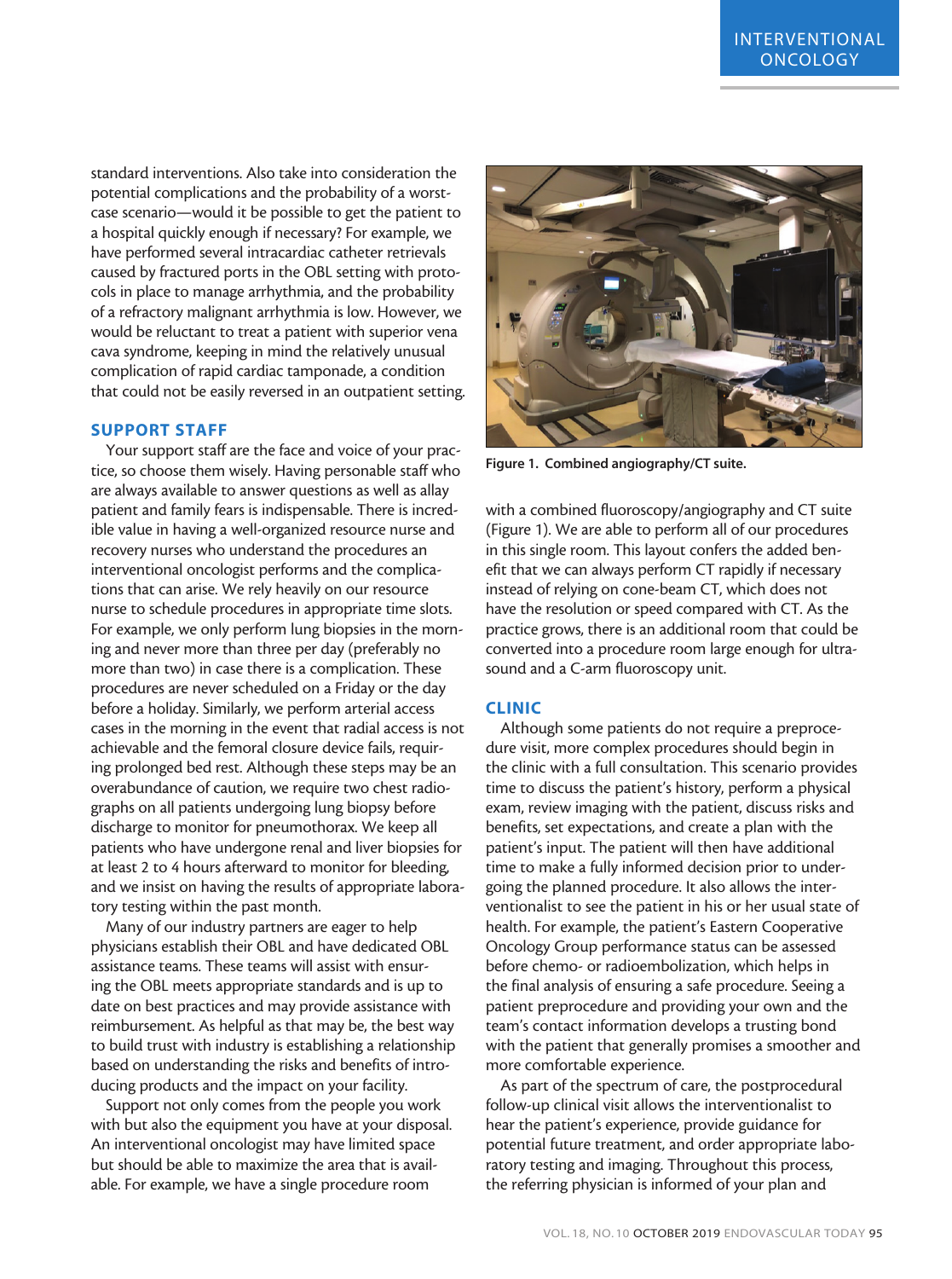



Figure 2. Distal radial artery access. Figure 3. Patient positioning for distal radial artery access.

outcomes. Both the patient and the referring physician will appreciate the continuity of care.<sup>2</sup>

It is important to note that when treating a large rural or international population, it is not feasible to have the patient travel great distances or over a long period of time to see you. Therefore, a phone consultation is not unreasonable, especially if you know and trust the referring physician and already have the appropriate imaging and laboratory results to review. Online virtual consultations can be extremely valuable in this setting, and we will likely see this service grow significantly in the future.

## DELEGATE RESPONSIBILITY

Consider delegating responsibilities such as sedation to an anesthetist. In our practice, we have a certified registered nurse anesthetist (CRNA) who delivers various levels of anesthesia from moderate sedation to total intravenous anesthesia with propofol. Moreover, the anesthetist is employed by an outside anesthesia group and as such does his/her own separate billing. A CRNA can bill a QZ code, essentially taking an order from a physician for anesthesia monitoring during a procedure. The CRNA is able to deliver and monitor the most appropriate level of sedation based on the procedure performed. Delegating these responsibilities allows you to focus on what is important: performing a safe procedure.<sup>3</sup> Less complex procedures can be safely performed with local anesthesia alone or moderate sedation, monitored by the nurse and interventionalist.

### **TECHNIQUES**

Make it a point to learn techniques that can make your practice more efficient and safer. For example, we prefer distal radial artery access in appropriately selected patients for liver-directed therapies (Figures 2–4). From distal radial artery access, one can still work from the patient's right side and, with time, can perform procedures as quickly as from a femoral artery access with fewer complications, including decreased bleeding risk, and with greater patient comfort and quicker recovery. There is no need to rely on bed rest, which can free up a recovery room that can be used to work up the next patient.<sup>4</sup>

As another example, we perform blood patches on all of our patients undergoing lung biopsy regardless of

whether they have a pneumothorax at the conclusion of the procedure. From our experience, fewer patients with pneumothoraces require chest tube placement with this approach.<sup>5</sup> Another benefit of a blood patch is that it adds no additional expense to the procedure.

#### SUMMARY

Ultimately, performing IO in an outpatient setting is a rewarding experience but requires innovative approaches to patient flow and embracing a new mind-set:

- Obtain or retain staff privileges at a nearby hospital to admit/transfer a patient.
- Choose procedures wisely to minimize major complications and lower the threshold for obtaining hospital-based help.



Figure 4. Operator view for distal radial artery access.